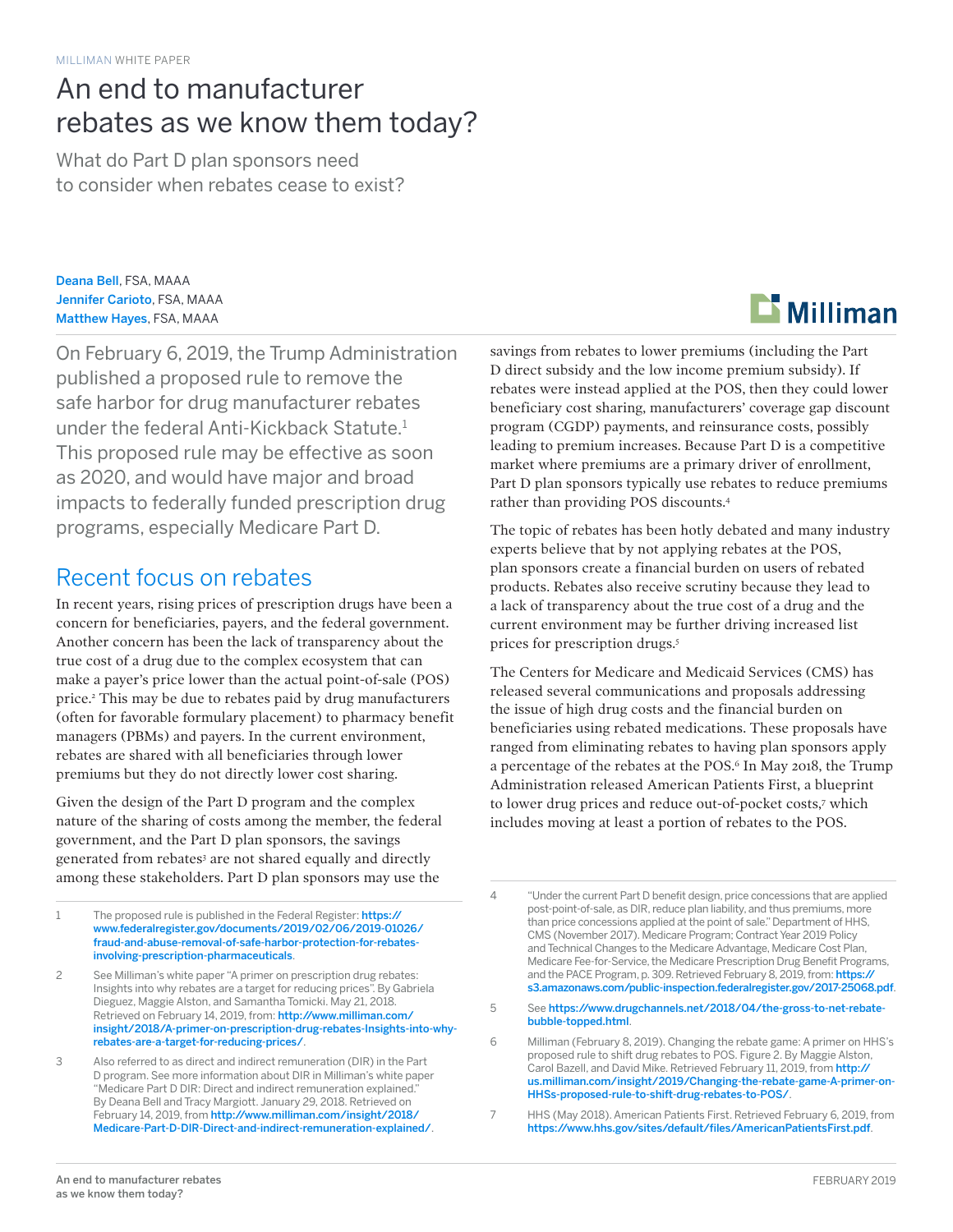On January 31, 2019, the U.S. Department of Health and Human Services (HHS) released a proposed rule changing the current discount safe harbor under the Anti-Kickback Statute of the Social Security Act. This proposal would remove the safe harbor protecting rebates after the POS, or other direct and indirect remuneration (DIR) from drug manufacturers, paid to Medicare Part D plan sponsors, Medicaid managed care organizations (MCOs), and the PBMs providing services to these organizations. This proposal also would create two new safe harbors, one allowing payments from drug manufacturers to payers as long as they are included at the POS and one allowing certain payments from manufacturers to PBMs for services provided to the manufacturer by the PBM. While this proposed rule only applies to Medicare Part D and Medicaid MCOs, the Secretary of HHS has also asked Congress to pass a law that would extend this regulation to the commercial market.<sup>8</sup>

### Timing for plan sponsors is critical but uncertain

The HHS proposed rule was published in the Federal Register on February 6, 2019. The 61-day period during which interested parties can comment on the rule will end on April 8, 2019. If finalized, the new safe harbor for POS manufacturer rebates will become effective 60 days after the final rule publication date, which is unknown. Although there is uncertainty regarding when the final rule could be issued, the proposed rule suggests a January 1, 2020, effective date is possible. Given the calendar year cycle of Part D bids and the operational changes required to implement this new process for POS rebates, HHS could decide to delay the effective date to 2021 or allow for an update to the 2020 bids.

The timing and effective date of the final rule publication is crucial for the 2020 Part D bid submissions, which are due to CMS by June 3, 2019. According to the 2020 Part II of the Advance Notice,<sup>9</sup> the CMS final rate announcement will be released on April 1, 2019. Figure 1 displays a timeline of key dates for the 2020 bid submission along with the proposed rule, where the final rule must be issued by early November 2019 to be effective January 1, 2020.<sup>10</sup>

- 8 STAT (February 1, 2019) Azar calls on Congress to help eliminate drug rebates. Retrieved February 8, 2019, from [https://www.statnews.com/2019/02/01/](https://www.statnews.com/2019/02/01/azar-calls-on-congress-to-help-eliminate-drug-rebates/) [azar-calls-on-congress-to-help-eliminate-drug-rebates/](https://www.statnews.com/2019/02/01/azar-calls-on-congress-to-help-eliminate-drug-rebates/).
- 9 CMS (January 30, 2019) Advance Notice of Methodological Changes for Calendar Year (CY) 2020 for Medicare Advantage (MA) Capitation Rates, Part C and Part D Payment Policies and 2020 Draft Call Letter. Retrieved February 6, 2019, from [https://www.cms.gov/Medicare/Health-Plans/](https://www.cms.gov/Medicare/Health-Plans/MedicareAdvtgSpecRateStats/Downloads/Advance2020Part2.pdf) [MedicareAdvtgSpecRateStats/Downloads/Advance2020Part2.pdf](https://www.cms.gov/Medicare/Health-Plans/MedicareAdvtgSpecRateStats/Downloads/Advance2020Part2.pdf).

10 Milliman (February 8, 2019). Changing the rebate game, op cit.

#### FIGURE 1: 2020 BID SUBMISSION TIMELINE WITH PROPOSED RULE KEY DATES

| 2019                                                                            |                                                            |                                                     | 2020                                                               |
|---------------------------------------------------------------------------------|------------------------------------------------------------|-----------------------------------------------------|--------------------------------------------------------------------|
| <b>February 6</b><br><b>HHS</b><br>proposal<br>posted to<br>Federal<br>Register | April 8<br>Comments<br>deadline for<br><b>HHS proposal</b> | October 15<br>Annual<br>enrollment<br>period begins | December 7<br>Annual<br>enrollment<br>period ends                  |
|                                                                                 | April 1                                                    | June 3                                              | <b>Early November</b>                                              |
|                                                                                 | 2020 Final rate<br>announcement<br>released                | <b>Bid submission</b><br>deadline                   | Final rule must be<br>issued to be<br>effective January<br>1, 2020 |
| HHS final rule for 2020                                                         |                                                            |                                                     |                                                                    |

Because the final rate announcement will be released prior to the proposal comment period deadline, it may or may not address the new safe harbor changes to rebates. If the proposal is finalized and effective for 2020, we speculate that CMS could adjust Part D bids in several ways, including:

- 1. Two bids submissions for June 3, 2019
	- a. No changes (status quo) bids prepared under prior safe harbor rules
	- b. Incorporate proposed changes bids submitted on a "net price" basis (or with POS manufacturer rebates)
- 2. Prepare bids under prior safe harbor rules (status quo) for June 3, 2019. However, CMS could allow a one-time update to the bids submitted in June to allow plan sponsors to incorporate final rule changes. While this scenario is possible, it would introduce many complex changes that would need to apply to Part D plans and possibly Medicare Advantage plans before the annual enrollment period (AEP) for 2020 starts in October 2019.
- 3. Prepare bids under prior safe harbor rules (status quo) for June 3, 2019, and no updates to the bids submitted to account for the final rule. Although in this scenario, CMS may also allow plan sponsors to produce the bids under the current or new safe harbor instead of the current rules, and plan sponsors would then have to decide which method is more likely to occur. In this scenario, plan sponsors would be at risk for any additional cost. Part D risk sharing provisions, at an additional expense to federal government, may partially mitigate this extra plan cost.

Under any bid submission approach, it is critical for plan sponsors, manufacturers, and PBMs to take action now to understand the implications of the new safe harbor proposal and how it could potentially affect the Part D bids for 2020. If there are complications with how the 2020 bids are filed, relative to the results of the proposed rule, there could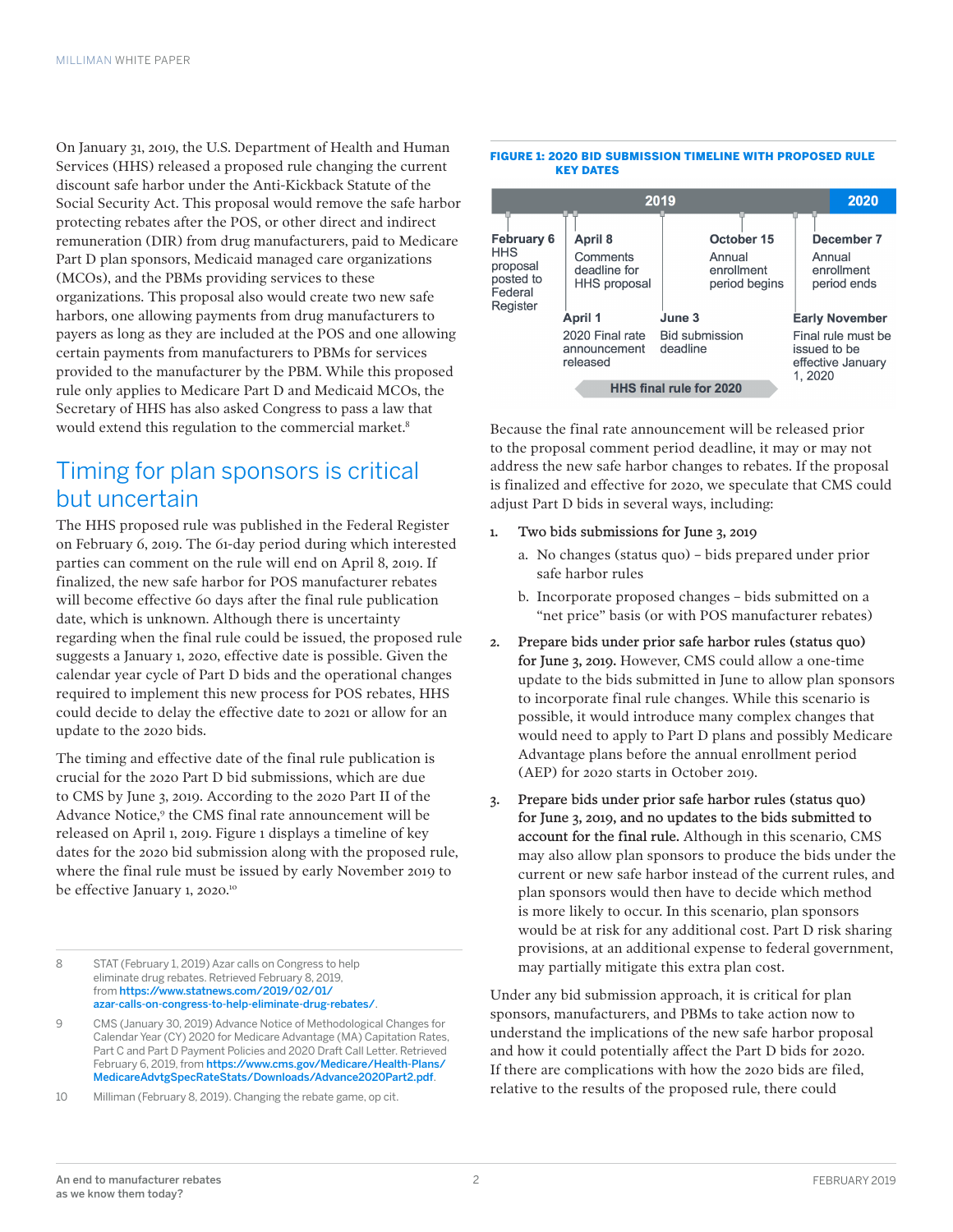be additional federal government costs related to the risk corridors program, although the impact of this has not been analyzed in this proposed rule.

### Estimated impact on Part D stakeholders

The proposed rule outlined multiple analyses $\mu$  of the impacts to the Part D program stakeholders from the CMS Office of the Actuary and work commissioned from independent consulting firms, including Milliman's report "Impact of Potential Changes to the Treatment of Manufacturer and Pharmacy Rebates."<sup>12</sup> The analyses showed a wide range of possible outcomes due to differences in assumptions, including how rebates may evolve in the post-rule environment and the market behavioral responses.

Of the scenarios reported, the CMS Office of the Actuary projected the largest costs to the federal government (\$196.1 billion over 10 years). The CMS actuary assumed that drug manufacturers would retain a portion of rebates instead of all rebates being converted to POS price reductions. HHS states that "it is difficult to accurately quantify the benefits of this proposed rule due to the complexity and uncertainty of stakeholder response,"<sup>13</sup> and this is consistent with the ranges presented in the proposed rule. The range of scenarios attempt to predict how plan sponsors, PBMs, and drug manufacturers may react on a macro level if this proposed rule goes into effect; however, it is possible that the actual results of this proposed rule will not align with these projections.

It should also be noted that the beneficiary cost sharing savings will benefit only a fraction of non-low income subsidy beneficiaries, while the premium increase will affect all Part D beneficiaries. Note that low income subsidy members will see minimal impact as their out-of-pocket costs are subsidized by the federal government.

### Challenges and opportunities for Part D plan sponsors in a post-rebates world

As plan sponsors begin planning for the possible changes in the proposed rule, there are many factors to consider, including:

- Considerations for plan sponsor and PBM relationship
	- a. Necessary contracting updates. Most PBM contracts will need to be revised to incorporate the potential extra cost of administering POS rebates. Plan sponsors need to assess the current contract provisions and if

13 HHS (February 6, 2019), Proposed rule, page 77., op cit.

they relate to the proposed rule. Additionally, because rebates may need to be fully passed through to the plan sponsors, rebate guarantees will be subject to new risks. This may affect the level of rebate guarantees that PBMs are willing to provide as these guarantees would become downside only arrangements for the PBM.

- b. Timing. Plan sponsors need to find out what PBMs intend to do if the proposed rule is implemented and how soon the PBM will implement its strategy. PBMs may delay contracting for some drugs until after Part D bids are submitted in June so they have more time to negotiate rebates with drug manufacturers. Manufacturers will have to decide on the level of rebates to offer now that rebates may be transparent to PBMs, plan sponsors, and beneficiaries through Medicare Plan Finder.
- c. Generic versus brand drugs. Plan sponsors may find generic drug discounts bring the most value in contracting with their PBM and thus they may push PBMs to provide more of the total contract savings through generic drug discounts to lower premiums. It should be noted that the PBM may be making formulary decisions on behalf of their clients if the contract dictates that the PBM controls the formulary.
- d. Bid preparation support. Plan sponsors should start discussing what data and information the PBM is willing and able to share in an effort to better estimate the impact of the proposed rule on the filed Part D bids.
- 2. The operational costs of reporting rebates at the POS
	- a. Administrative change. Currently there is limited infrastructure for drug manufacturers, PBMs, plan sponsors, and pharmacies to share information about rebates at the POS. Building out this capability will take time and add extra costs to the Part D program in the form of administrative expenses. Plan sponsors should expect that PBMs will seek to increase the fixed PBM fees to cover not only this additional administrative burden, but also to cover any rebates PBMs are not currently passing through.
	- b. Projection models. Plan sponsors will need to enhance current pricing models to handle the projected impacts of rebates applied at the specific drug level. Many plan sponsors do not currently have access to this level of detail from their PBMs and this may lead to increased nonbenefit expenses to model and report properly. Timing for building out these enhancements is critical and plans will need to be ready for this before the final rule is issued to have time to incorporate changes into 2020 bids.

<sup>11</sup> HHS (February 6, 2019), Proposed rule. Pages 82-111., op cit.

<sup>12</sup> Milliman (January 31, 2019). Impact of Potential Changes to the Treatment of Manufacturer Rebates. By Jake Klaisner, Katie Holcomb, and Troy Filipek. Retrieved February 4, 2019, from [https://aspe.hhs.gov/system/files/](https://aspe.hhs.gov/system/files/pdf/260591/MillimanReportImpactPartDRebateReform.pdf) [pdf/260591/MillimanReportImpactPartDRebateReform.pdf](https://aspe.hhs.gov/system/files/pdf/260591/MillimanReportImpactPartDRebateReform.pdf).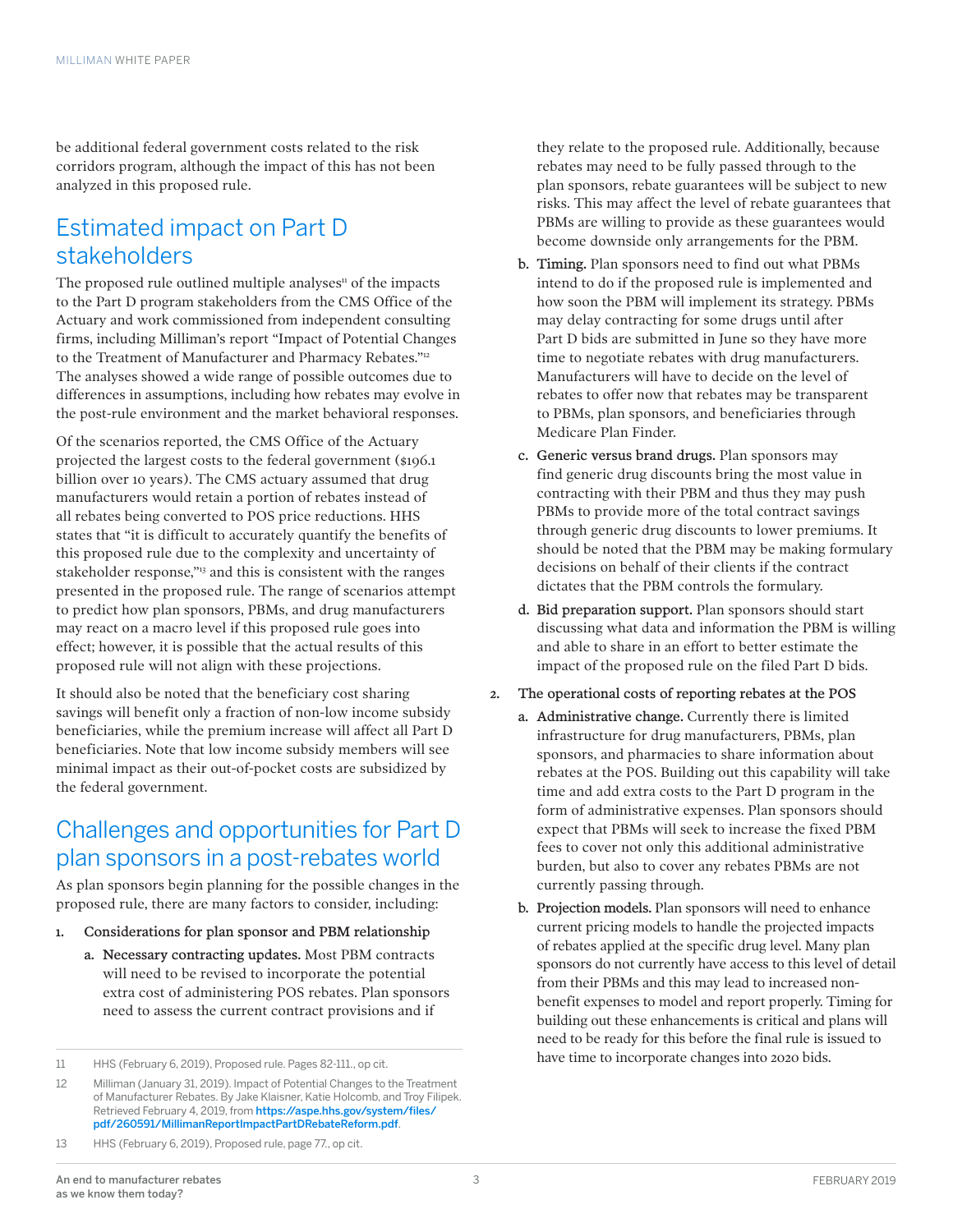#### 3. 2020 Part D bid mechanics

- a. Multiple bid filing scenarios in June. Due to the uncertain timing of the finalized rule, plan sponsors will need to consider modeling scenarios with and without POS rebates. The impacts on the standardized Part D bids will be significant.
- b. Uncertainty in bid estimates. Estimating the impact of POS rebates will be difficult given the timing of the re-contracting that needs to occur among plan sponsors and PBMs, PBMs and pharmacies, and PBMs and manufacturers. Some of the contracts may not be final before the bid submission deadline and plan sponsors may need to rely on the best information available at that time.
- c. Estimating the direct subsidy paid by CMS. The direct subsidy is based on the competitive bid process so any changes to rebates can create large swings in the direct subsidy and premium. Because premium is a major driver of enrollment in all Part D plans, especially in the standalone Part D (PDP) market, it will be more difficult for plan sponsors to predict their competitive positioning and this could lead to over/under pricing premiums. While the Part D risk corridors help alleviate the risk to plan sponsors, they do not eliminate the risk, and thus plan sponsors will need to consider the additional risk when setting their bid risk margins.
- d. Actuarial equivalence. Lower POS drug costs may require plan sponsors to revise their cost- sharing structures so they meet actuarial equivalence testing against the defined standard bid. This will be particularly true for plans with copays on brand drugs.
- e. Part C revenue and benefits. Many Medicare Advantage Prescription Drug (MA-PDs) plans buy down the Part D premium using Part C "rebate" dollars (generated from MA bids projecting savings compared to the county/region benchmarks). Any increase in the Part D premiums could increase the amount of Part C rebate dollars spent buying down Part D premiums. Plan sponsors will need to make trade-offs between supplemental benefits and Part D premium offsets.
- f. TBC and OOPC. CMS has not indicated how this would affect meaningful differences testing for PDP plans or total beneficiary cost (TBC) requirements, in particular the limit in year-over-year TBC changes for MA-PD plans. CMS will need to provide guidance on how the out-of-pocket costs (OOPC) calculator will consider POS rebates. The TBC limit represents the maximum allowable annual combined change in Part B premium, MA-PD premium, and OOPC changes. This test may need to be adjusted to account for any extra premium this regulatory change may produce.
- 4. Differing levels of impact on plan sponsors
	- a. MA-PD versus PDP. MA-PD plan sponsors typically have lower rebates compared to nationwide PDP carriers due to both volume and negotiation power. Plan sponsors that have not fully leveraged rebates to minimize net plan costs and premiums will be less affected by the proposed rule than nationwide PDP plans. In addition, PDP carriers targeting low-income (LI) beneficiaries tend to have the most restrictive formularies and thus generally higher rebates, which means the proposed rule will have a greater impact on them. These plans need to make sure that their premiums fall below the regional LI benchmark (LIB) so that they can auto-enroll LI beneficiaries. The regional LIBs are set competitively and the proposed POS rebate changes will make it difficult to predict the outcome of this competitive bidding process.
	- b. MA-PD versus Medicare Supplement/PDP. If PDP plans are affected more than MA-PD plans in terms of premium, it may lead to MA-PD plans gaining more market share compared to beneficiaries purchasing the combination of a Medicare Supplement plan plus a PDP.
	- c. Risk adjustment. Because the risk-adjusted direct subsidy will likely increase if the proposed rule is implemented, there may be a greater focus by plan sponsors on risk score coding to increase revenue. MA-PD plan sponsors have greater ability to impact Part D risk scores compared to PDP carriers because the risk scores are based on medical claims and not prescription drug claims. POS rebates may affect the RxHCC risk adjustment model, which is currently calibrated on Part D claims costs before rebates. Because of this, CMS will need to recalibrate the RxHCC model to reflect the change in the expected plan liability.

#### 5. Other levers for reducing plan costs

a. Formulary changes. Plan sponsors could move toward leaner formularies to help shift utilization to lower cost drugs. The current financial incentives that keep some higher-priced, higher-rebated drugs in a preferred position on the formulary will be weakened or eliminated with POS rebates. Formulary changes may include removing brands/biologics from the formulary where generics/biosimilars are available or placing these brands/biologics on a higher tier, adding new generics/biosimilars to their formularies sooner, and putting more emphasis on utilization management (e.g., prior authorization, step therapy, and cost sharing). However, MA-PD plans will need to consider TBC limitations when evaluating stricter formularies (PDPs are not explicitly subject to TBC). TBC may limit the changes allowable in a single year, which may force formulary changes to be made over multiple years.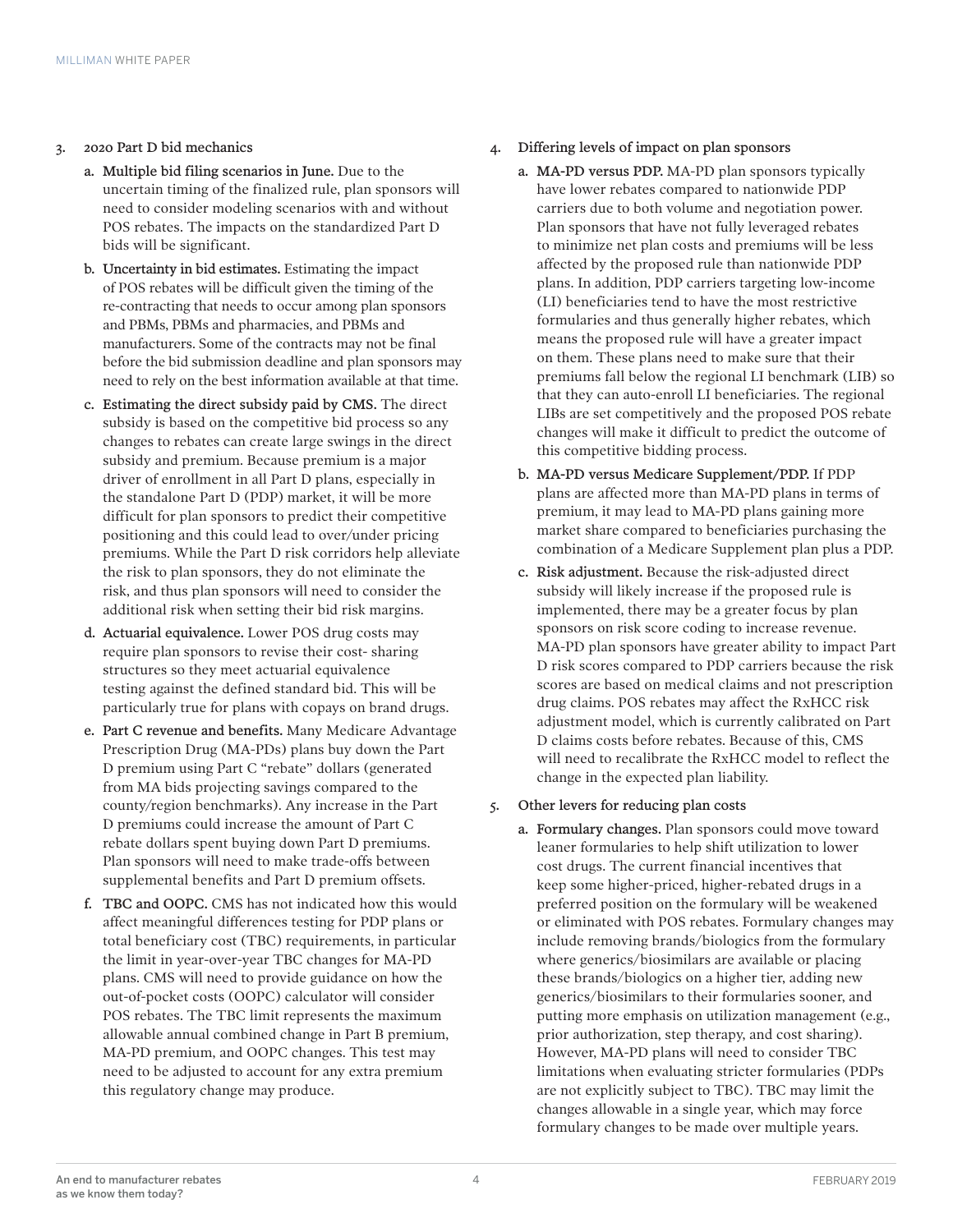From a PDP perspective, formulary changes will need to consider meaningful difference requirements (MA-PDs are not subject to this requirement).

- b. Indication-based formularies. In August 2018, CMS announced that in calendar year 2020, it will allow Part D indication-based formularies, where plan sponsors can restrict coverage to specific indications for a certain drug.14 Indication-based formularies will provide plan sponsors more negotiating power with manufacturers and could result in reduced patient and government costs. However, rebates will have reduced value to plan sponsors if the proposed POS rebates rule is finalized and implemented.
- c. Value-based contracting. Value-based contracting between drug manufacturers and plan sponsors is becoming more common. There are 35 value-based contracts publicly available as of the second quarter of 2018, although most only apply to the commercial market.15,16 These agreements include financial (such as capitation arrangements), adherence, and outcomes value-based contracting. Plan sponsors may be motivated to move toward value-based rebate arrangements as these may still be allowed after the POS. If the proposed rule is finalized, POS rebates, along with CMS's interest in pharmaceutical valuebased contracts,<sup>17</sup> could further promote more of these arrangements in the Part D market so plan sponsors can take advantage of the potential savings.

### Impacts to other stakeholders

Drug manufacturers and PBMs will need to understand how plan sponsors may respond to the proposed rule and how these responses will affect them. It is important to note that the impact of the proposed rule, if finalized, will vary by drug manufacturer and by PBM. While the impacts to drug manufacturers and PBMs is worthy of a deeper dive themselves, we list a few considerations below.

Drug manufacturers: In most cases, rebate agreements between manufacturers and PBMs are negotiated to preserve or enhance a drug's position on the PBM's formulary, often relative to competitors. However, with POS rebates, plan sponsors may emphasize lower-priced drugs as the financial incentive to

- 14 CMS (August 29, 2018). Indication-Based Formulary Design Beginning in Contract Year (CY) 2020. Retrieved February 8, 2019, from [https://](https://www.cms.gov/Research-Statistics-Data-and-Systems/Computer-Data-and-Systems/HPMS/Downloads/HPMS-Memos/Weekly/SysHPMS-Memo-2018-Aug-29th.pdf) [www.cms.gov/Research-Statistics-Data-and-Systems/Computer-](https://www.cms.gov/Research-Statistics-Data-and-Systems/Computer-Data-and-Systems/HPMS/Downloads/HPMS-Memos/Weekly/SysHPMS-Memo-2018-Aug-29th.pdf)[Data-and-Systems/HPMS/Downloads/HPMS-Memos/Weekly/](https://www.cms.gov/Research-Statistics-Data-and-Systems/Computer-Data-and-Systems/HPMS/Downloads/HPMS-Memos/Weekly/SysHPMS-Memo-2018-Aug-29th.pdf) [SysHPMS-Memo-2018-Aug-29th.pdf](https://www.cms.gov/Research-Statistics-Data-and-Systems/Computer-Data-and-Systems/HPMS/Downloads/HPMS-Memos/Weekly/SysHPMS-Memo-2018-Aug-29th.pdf).
- 15 Pharmaceutical Research and Manufacturers of America (June 21, 2018). Value-Based Contracts: 2009 - Q2 2018. *The Value Collaborative.*
- 16 The Novo Nordisk Human contract was not included because no active source for the contract could be found.
- 17 Kelley, C. (September 4, 2018). Value-Based Payment Experiments For Drugs To Be Key. *Pink Sheet.*

favor higher-priced, higher-rebated drugs diminishes. Plan sponsors may focus first on the highest-priced drugs with high rebates (e.g., some hepatitis C treatments) and lower-priced alternatives when considering formulary changes, but we expect pressure on all high-rebated brand drugs. In addition, POS rebates could boost utilization of biosimilar alternatives as the rebates for the branded biologic will provide less financial value to the plan under the proposal. In turn, this could encourage more biosimilar launches.

Under the proposed rule, CGDP payments are estimated to be lower by about \$2 billion annually, assuming no change to the total costs net of manufacturer rebates.18 Beneficiaries paying less at the POS, and therefore moving more slowly through the Part D benefit phases, drive these savings because beneficiaries will remain in the deductible or initial coverage level phases longer or may not even reach the gap when they previously would have. However, based on the CMS Advance Notice Part II,<sup>19</sup> the 2020 true out-of-pocket (TrOOP) amount is \$6,350, which is about 25% higher than the 2019 TrOOP of \$5,100.20 This large increase in the 2020 TrOOP, which was expected based on earlier legislation, will result in higher CGDP payments as it will take longer for beneficiaries to move from the gap into the catastrophic phase. The large increase in the 2020 TrOOP amount is reflected in the savings stated above, therefore, POS rebate savings outweigh the increased CGDP costs due to the much higher 2020 TrOOP.

Similar to plan sponsors and PBMs, manufacturers will also need to add infrastructure to support POS rebates, which may lead to additional administrative expenses. In addition, as stated above, manufacturers' rebates will become more transparent with POS rebates. Therefore, manufacturers will need to understand how this transparency will impact negotiations with plan sponsors and PBMs, including those in the commercial market, and the levels of rebates they are willing to offer to one plan or PBM versus another.

PBMs: Part D contracts between PBMs and plan sponsors, unlike in the commercial market, pass through all discounts and most manufacturer rebates. Therefore, POS rebates have less of a direct impact to the PBM bottom line. However, there may be financial pressure due to lower net value provided to plan sponsors that could reduce negotiating leverage in setting margins. Also, some PBMs own PDPs, which may affect financial results.

19 CMS (January 30, 2019) Advance Notice, op cit.

<sup>18</sup> Klaisner, J., Holcomb, K., & Filipek, T. (January 31, 2019). Impact of Potential Changes to the Treatment of Manufacturer Rebates, Appendix A1, Scenario 1. Milliman Client Report. Table 3., op cit.

<sup>20</sup> See Milliman's white paper "Don't TrOOP off the cliff: True out-of-pocket amount poses challenges starting in 2020". By Van Phan and Todd M. Wanta. June 20, 2018. Retrieved on February 14, 2019, from: [http://www.](http://www.milliman.com/insight/2018/Dont-TrOOP-off-the-cliff-True-out-of-pocket-amount-poses-challenges-starting-in-2020/) [milliman.com/insight/2018/Dont-TrOOP-off-the-cliff-True-out-of](http://www.milliman.com/insight/2018/Dont-TrOOP-off-the-cliff-True-out-of-pocket-amount-poses-challenges-starting-in-2020/)[pocket-amount-poses-challenges-starting-in-2020/](http://www.milliman.com/insight/2018/Dont-TrOOP-off-the-cliff-True-out-of-pocket-amount-poses-challenges-starting-in-2020/).